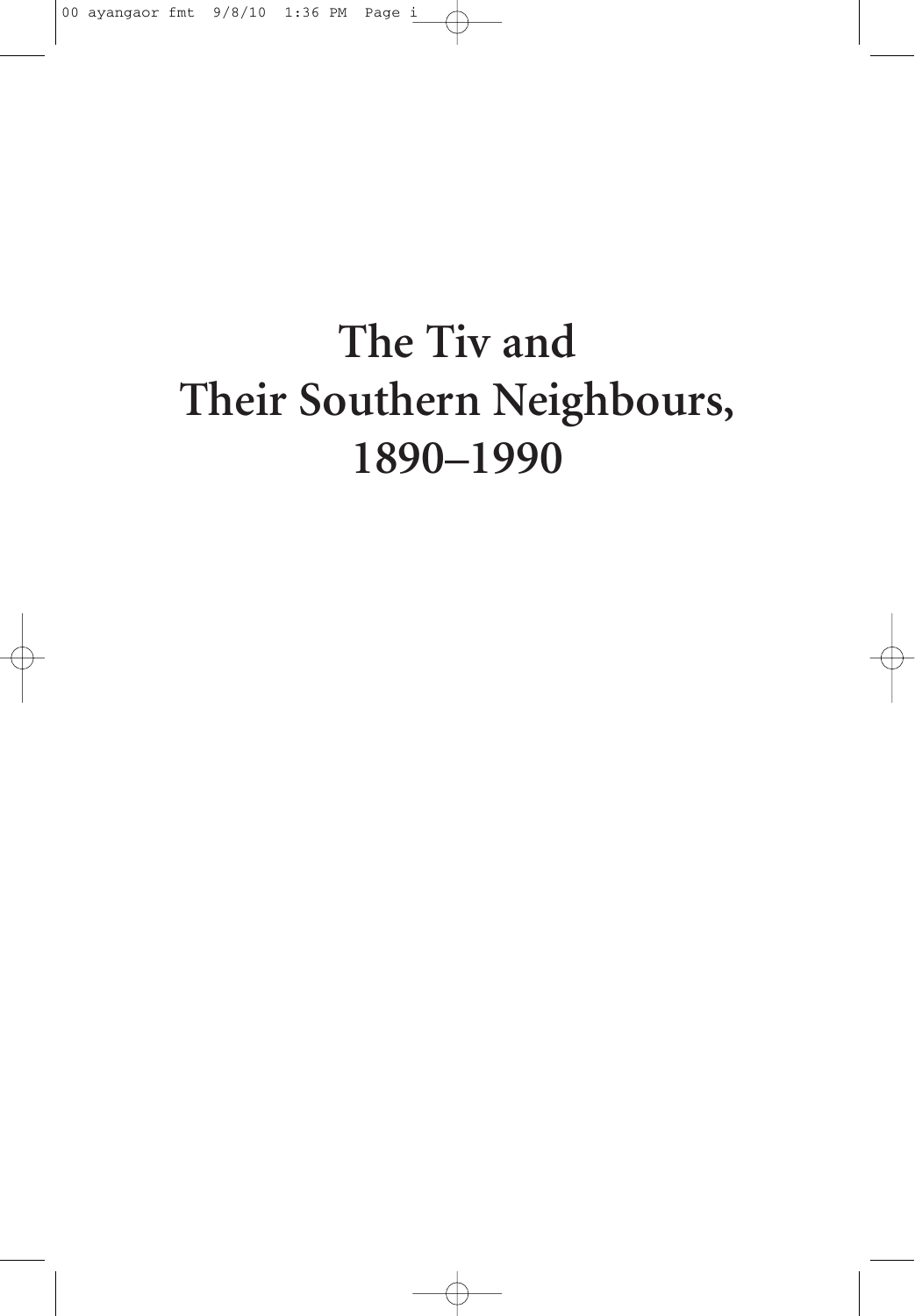Carolina Academic Press African World Series Toyin Falola, Series Editor

*African Entrepreneurship in Jos, Central Nigeria, 1902–1985* S.U. Fwatshak

*Pioneer, Patriot, and Nigerian Nationalist: A Biography of the Reverend M.D. Opara, 1915–1965* Felix Ekechi

*The Tiv and Their Southern Neighbours, 1890–1990* Emmanuel Chiahemba Ayangaôr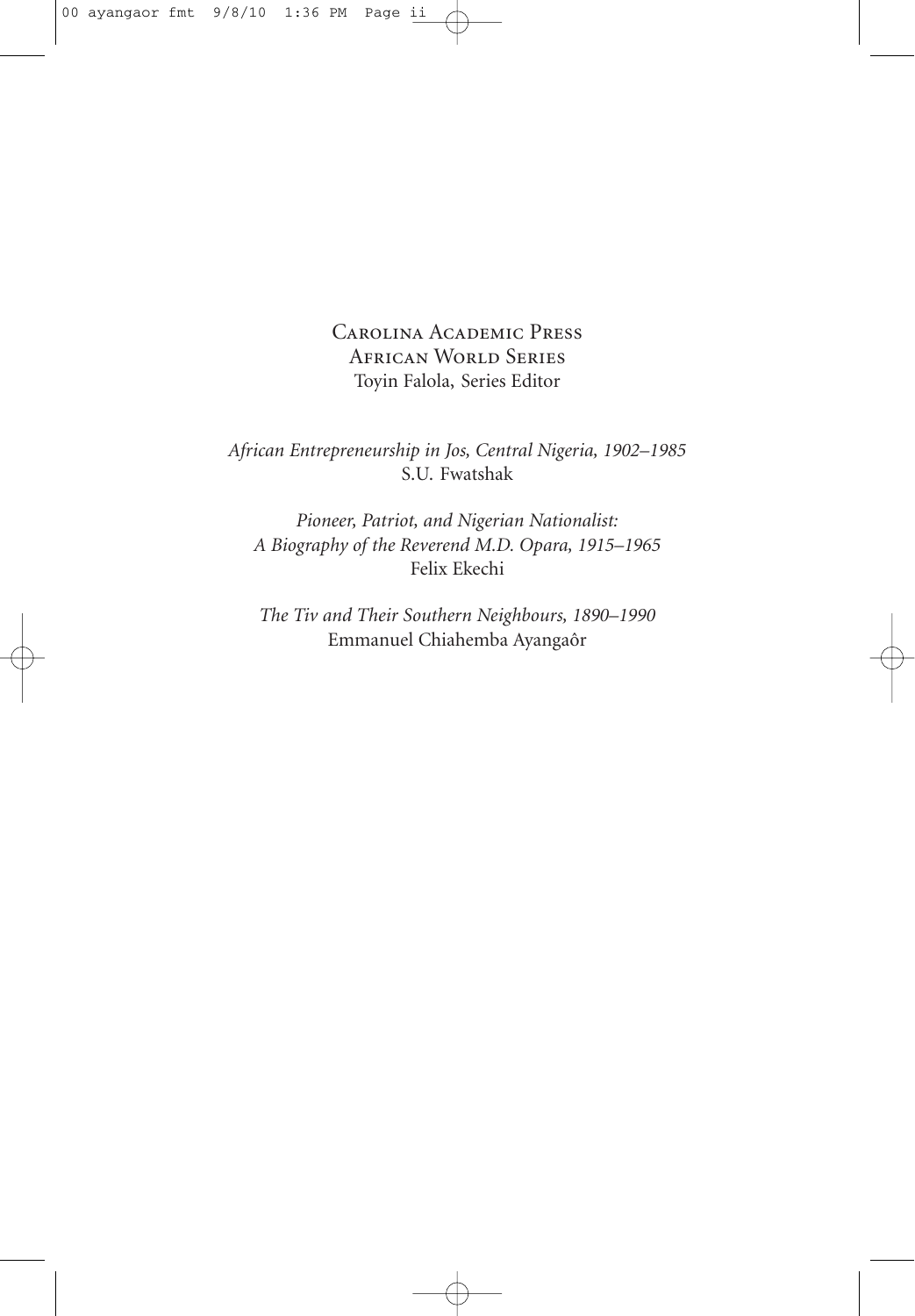# **The Tiv and Their Southern Neighbours, 1890–1990**

**Emmanuel Chiahemba Ayangaôr**

Carolina Academic Press

Durham, North Carolina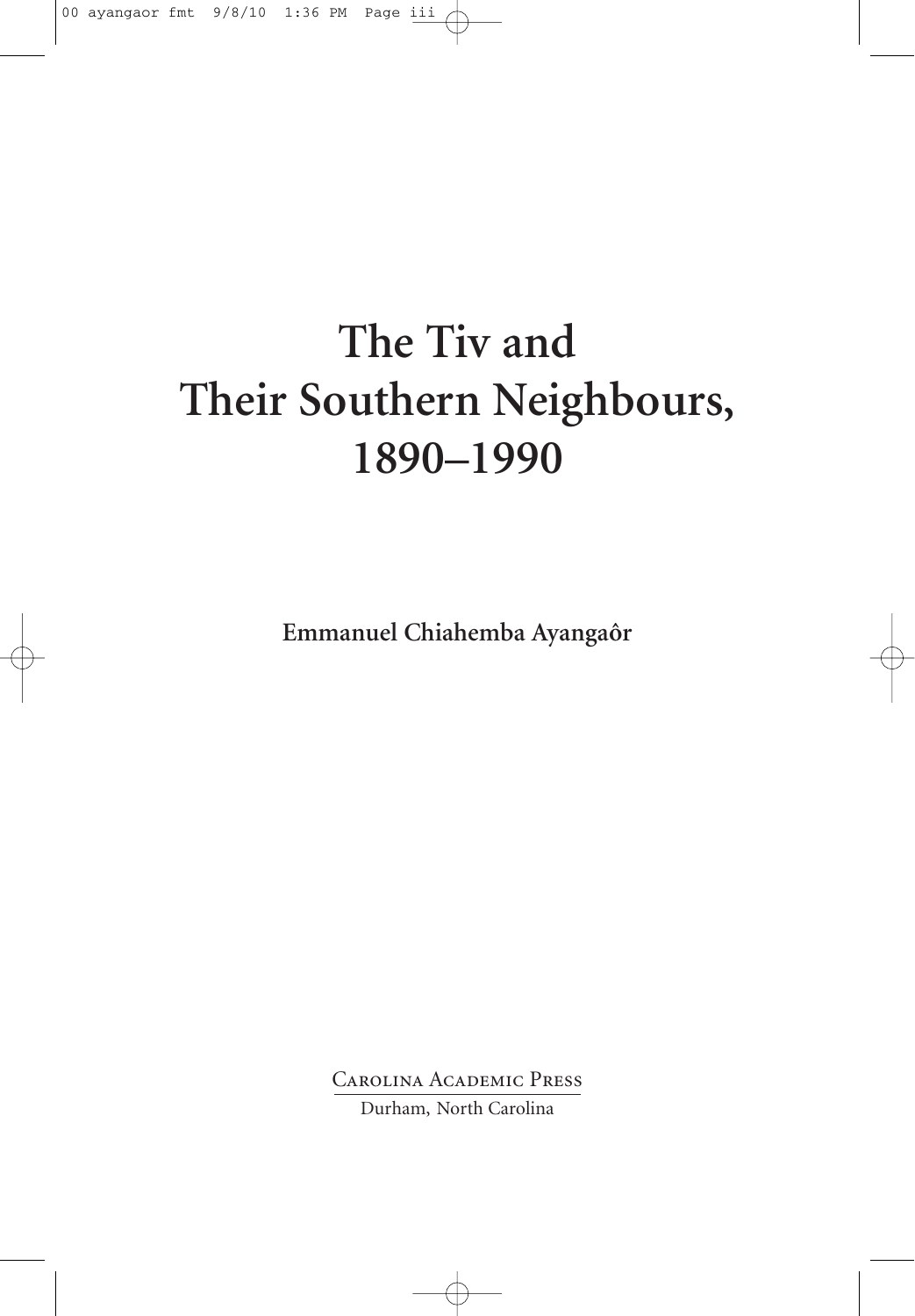Copyright © 2011 Emmanuel Chiahemba Ayangaôr All Rights Reserved

Library of Congress Cataloging-in-Publication Data

Ayangaor, Emmanuel Chiahemba.

The Tiv and their southern neighbours, 1890-1990 / Emmanuel Chiahemba Ayangaor.

p. cm. -- (Carolina Academic Press African world series) ISBN 978-1-59460-845-2 (alk. paper)

1. Tiv (African people)--Nigeria--Cross River Region--History. 2. Cross River Region (Cameroon and Nigeria)--Ethnic relations. 3. Nigeria--Ethnic relations. I. Title. II. Series.

DT515.45.T58A93 2010 305.896'36--dc22

#### 2010025014

#### Carolina Academic Press 700 Kent Street Durham, North Carolina 27701 Telephone (919) 489-7486 Fax (919) 493-5668 www.cap-press.com

Printed in the United States of America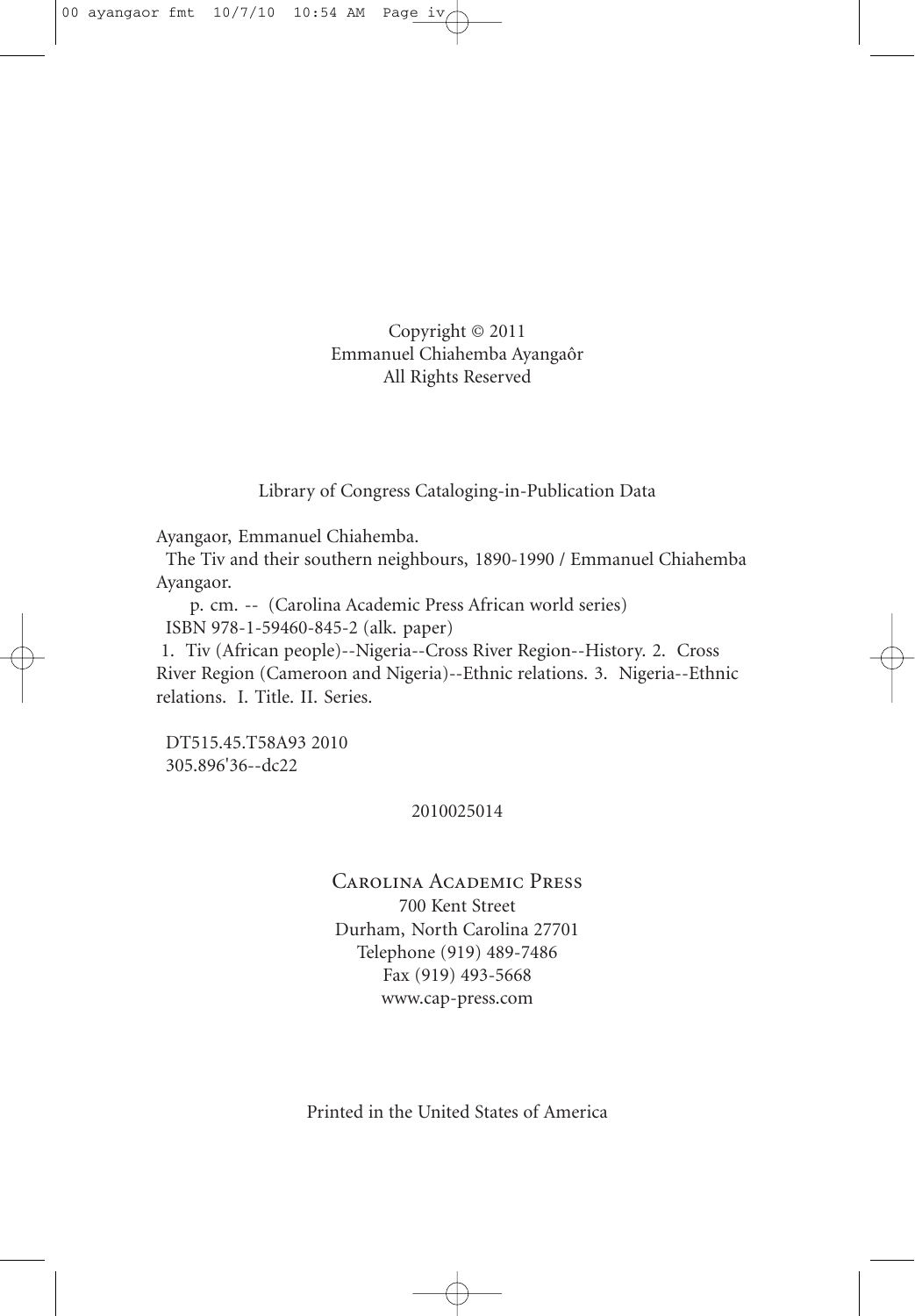This book is dedicated to the following persons whose timely help scaled the writer to this point in his life:

My uncle, the late John Iorliam Nyonko (d. 1967) for insisting that my schooling had to go beyond the primary school level.

Fr. Joseph D. Ciparick (d. 2008) my mentor at Barewa College, Zaria, for sponsoring my first year at the Ahmadu Bello University, Zaria, after which the Benue-Plateau Government State Scholarship Board took over.

The late Professor Michael Crowder who, as Director of the Centre for Nigerian Cultural Studies at Ahmadu Bello University, Zaria, appointed me as Assistant Research Fellow in Museum Studies and actually assigned the title of my M.A. Dissertation.

Professor Yakubu Aboki Ochefu, President of the Historical Society of Nigeria, who literally rescued me from the garage, and encouraged me to register for a Ph.D. in History at the Benue State University, Makurdi.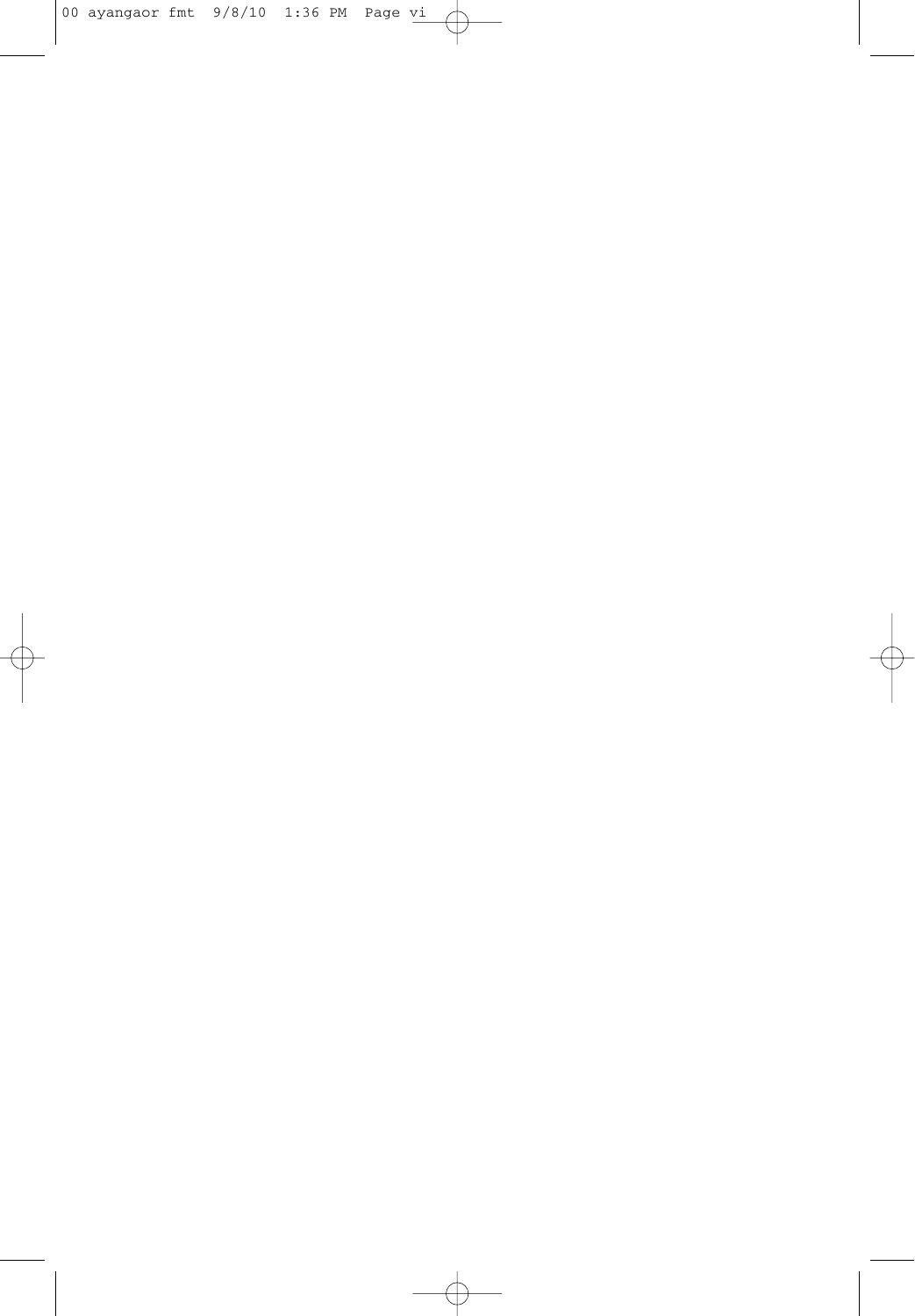## **Contents**

| Maps, Figures and Tables                                         | X111           |
|------------------------------------------------------------------|----------------|
| Series Editor's Preface                                          | XV             |
| Preface<br>xvii                                                  |                |
| Acknowledgments                                                  | xix            |
| Abbreviations                                                    | xxi            |
| Chapter 1 • General Introduction                                 | 3              |
| 1.1 Introduction                                                 | $\mathfrak{Z}$ |
| Statement of the Problem<br>1.2                                  | 6              |
| 1.3 The Aim and Objectives of the Study                          | 11             |
| 1.4 Justification of the Study                                   | 13             |
| 1.5 The Scope and Limitations of the Study                       | 14             |
| Methodology of the Study<br>1.6                                  | 17             |
| Conclusion                                                       | 20             |
| Chapter 2 • Review of Related Literature                         | 21             |
| 2.1 Introduction                                                 | 21             |
| 2.2 Theoretical Framework                                        | 21             |
| 2.2.1 Theoretical Perspectives on Intergroup Relations           | 24             |
| 2.2.2 Conceptual Issues in Intergroup Relations                  | 25             |
| 2.2.3 Conceptualising Ethnicity                                  | 28             |
| 2.3 Review of Works on Interethnic Conflicts in the Benue Valley | 34             |
| 2.4 On the History of the Tiv and Their Southern Neighbours      | 40             |
| 2.4.1 The Tiv People                                             | 40             |
| 2.4.2 History of the Peoples of the Northern Cross River         | 48             |
| 2.5 Review of Works on Intergroup Relations in Nigeria           | 52             |
| 2.5.1 Works on Intergroup Relations in the Benue Valley          | 52             |
| 2.5.2 A Review of Works on Intergroup Relations in the           |                |
| Cross River Basin                                                | 58             |
| 2.5.3 Studies on Igbo Relations with Peoples of the Cross River  | 62             |
| 2.5.4 A Review of Works on Intergroup Relations among Other      |                |
| Nigerian Peoples                                                 | 65             |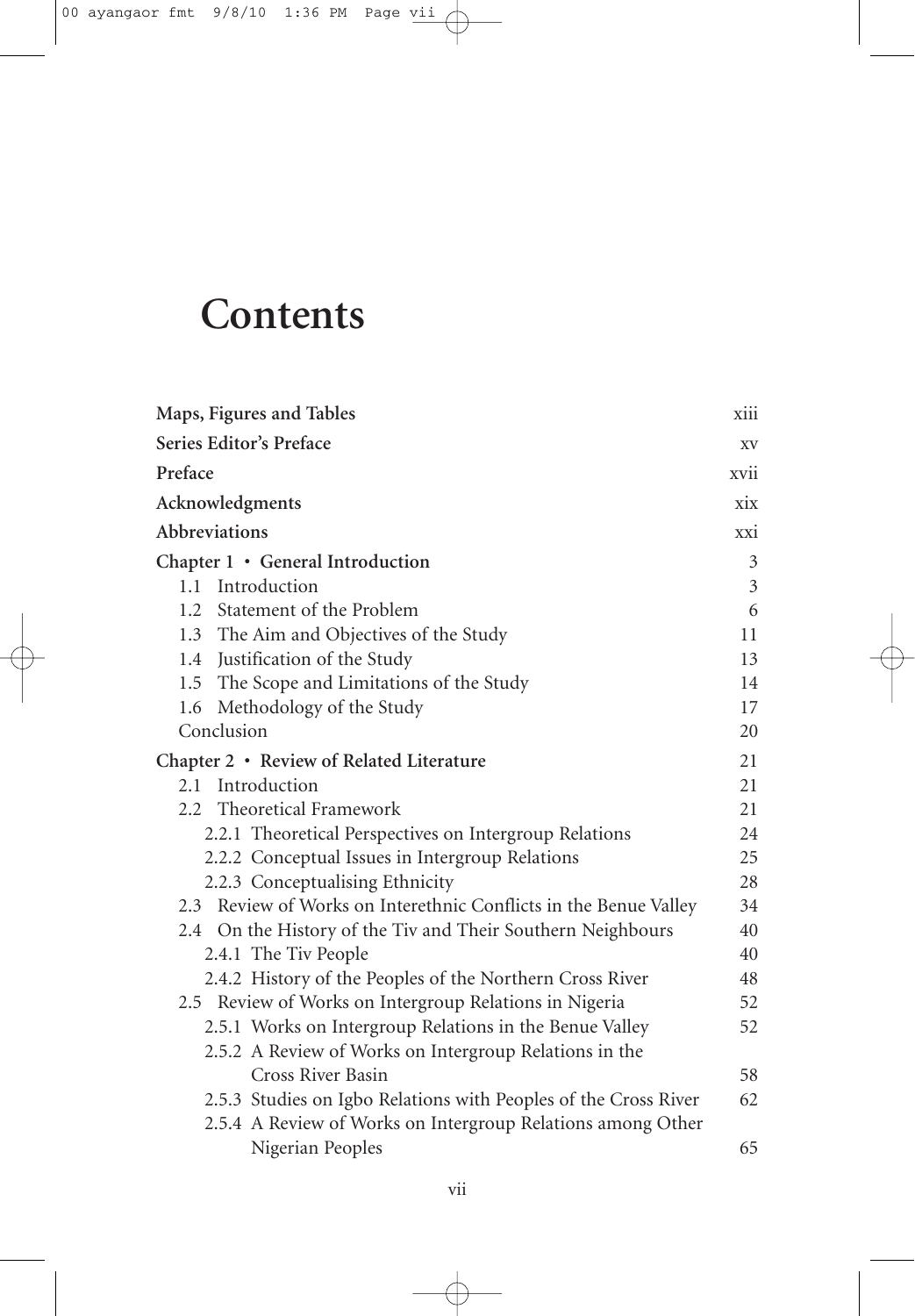#### viii CONTENTS

| 2.5.5 A Review of Works on Intergroup Relations outside Nigeria<br>Conclusion | 67<br>71 |
|-------------------------------------------------------------------------------|----------|
|                                                                               |          |
| Chapter $3 \cdot$ The Tiv and Their Southern Neighbours in the                |          |
| Pre-Colonial Era, 1890-1906                                                   | 73       |
| 3.1 Introduction                                                              | 73       |
| 3.2 Environmental and Ethnic Setting of the Cross River Basin                 | 74       |
| 3.2.1 Physical Features                                                       | 74       |
| 3.2.2 The Ethnic Setting of the Cross River Basin                             | 79       |
| 3.2.2.a The Ibibio                                                            | 80       |
| 3.2.2.b The Efik                                                              | 82       |
| 3.2.2.c The Boki                                                              | 83       |
| 3.2.2.d The Bakor                                                             | 84       |
| 3.2.2.e The Yala                                                              | 85       |
| 3.3 History of Tiv and Their Southern Neighbours: 1890-1906                   | 87       |
| 3.3.1 The Tiv (Tivi, Munchi, Munshi)                                          | 87       |
| 3.3.2 Tiv Southern Neighbours: 1890-1906                                      | 93       |
| 3.3.2.a The Bette                                                             | 94       |
| 3.3.2.b The Bekwarra                                                          | 96       |
| 3.3.2.c Bendi                                                                 | 96       |
| 3.3.2.d Becheve                                                               | 96       |
| 3.3.2.e Utange                                                                | 97       |
| 3.4 Economic Relations between Tiv and Their Southern                         |          |
| Neighbours in the Pre-Colonial Era to 1906                                    | 105      |
| 3.4.1 Agriculture and Exchange                                                | 106      |
| 3.4.2 Brass Rods                                                              | 108      |
| 3.4.3 Seizure of Farmlands                                                    | 109      |
| 3.4.4 Labour                                                                  | 110      |
| 3.4.5 Salt                                                                    | 111      |
| 3.4.6 Foodstuff                                                               | 112      |
| 3.4.7 Arts and Crafts                                                         | 113      |
| 3.4.8 Markets                                                                 | 113      |
| 3.5 Political Relations between the Tiv and Their Southern                    |          |
| Neighbours, 1890-1906                                                         | 114      |
| 3.5.1 Settlement of Disputes                                                  | 115      |
| 3.5.2 The Enforcement of Law and Order                                        | 117      |
| Social and Cultural Aspects of Tiv Relations with Their<br>3.6                |          |
| Southern Neighbours during the Pre-Colonial Period                            | 120      |
| 3.6.1 Udam Mothers                                                            | 120      |
| 3.6.2 The Ityar and Dzer Burial System                                        | 121      |
| 3.6.3 Fashion and Body Adornment                                              | 122      |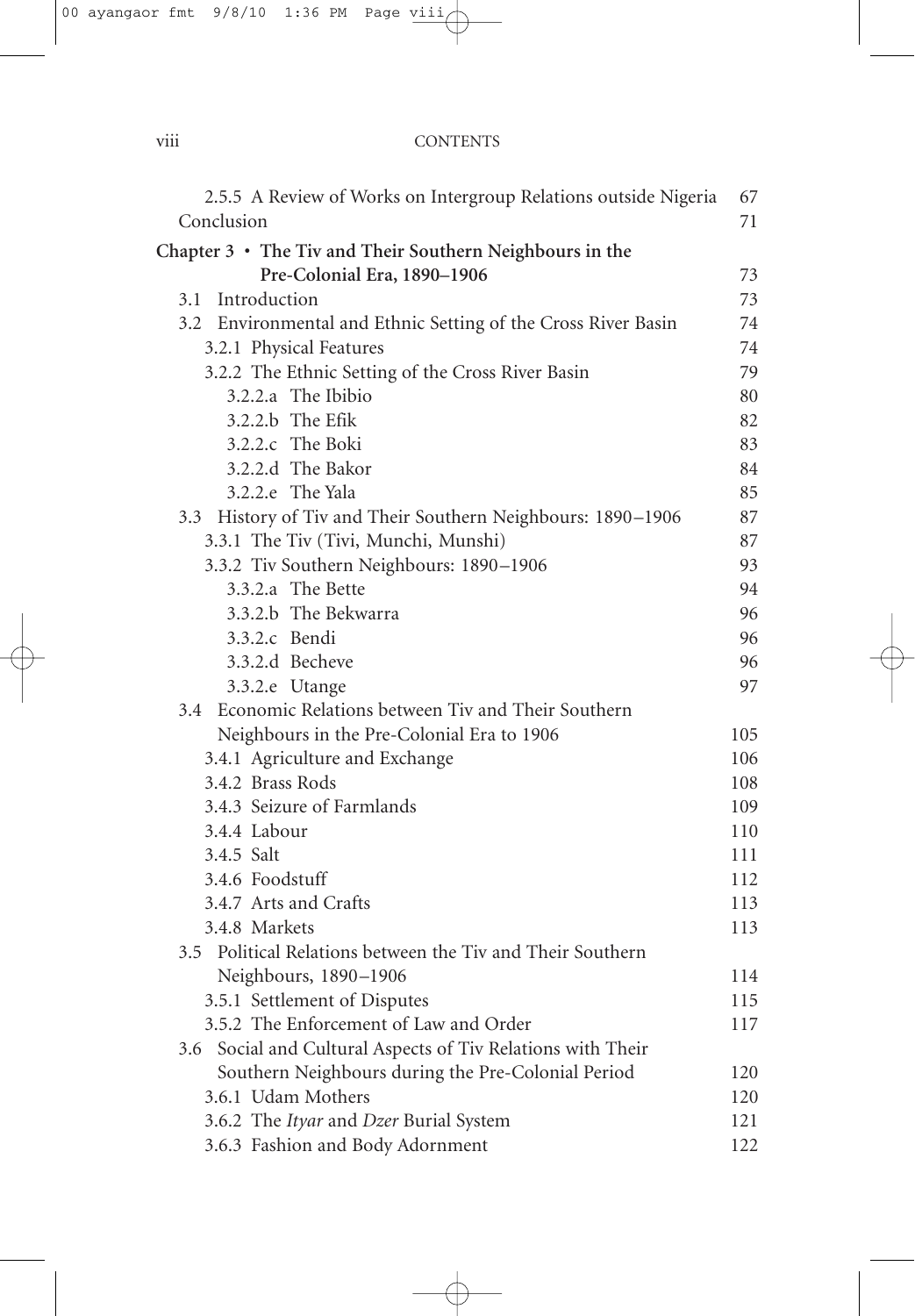| <b>CONTENTS</b> |  |
|-----------------|--|
|                 |  |

| 3.6.4 Festivals and Social Drinking                              | 123 |
|------------------------------------------------------------------|-----|
| Conclusion                                                       | 124 |
| Chapter 4 • The Tiv and Their Southern Neighbours in the         |     |
| Colonial Era, 1907-1960                                          | 127 |
| Introduction<br>4.1                                              | 127 |
| 4.2 British Colonial Conquest and Rule over the Tiv and Their    |     |
| Southern Neighbours, 1907-1960                                   | 128 |
| Aspects of the Economic Relations of the Tiv and Their<br>4.3    |     |
| Southern Neighbours, 1907-1960                                   | 136 |
| 4.3.1 British Interventions in Land Disputes between Tiv and     |     |
| Their Southern Neighbours                                        | 138 |
| 4.3.2 The 1938 Bush Buck Conflict between the Mbayongo           |     |
| and Utugwang                                                     | 140 |
| 4.3.3 The 1950 Tiv-Udam Conflicts                                | 141 |
| 4.3.4 Tsar-Obudu Market Rivalry                                  | 142 |
| 4.3.5 The May 23, 1950 Obudu-Tsar War                            | 145 |
| 4.3.6 New Legitimate Forms of Tiv Access to the Lands of         |     |
| Their Southern Neighbours                                        | 146 |
| 4.3.7 Tiv Farm Labour Supplies to the Udam Farmers               | 149 |
| 4.3.8 Tiv Economic Dependence on the Udam from                   |     |
| 1907 to 1960                                                     | 150 |
| Aspects of the Political Relations of the Tiv and Their<br>4.4   |     |
| Southern Neighbours, 1907-1960                                   | 151 |
| 4.4.1 British Appointed Chiefs, 1907-1960                        | 151 |
| 4.4.2 Political Elites among the Tiv and Their Southern          |     |
| Neighbours, 1907-1960                                            | 153 |
| 4.5 Aspects of Social and Cultural Relations between the Tiv and |     |
| Their Southern Neighbours from 1907-1960                         | 156 |
| 4.5.1 Friendships between the Tiv and Their Southern             |     |
| Neighbours, 1907-1960                                            | 156 |
| 4.5.2 Interdependence between the Tiv and Their Southern         |     |
| Neighbours from 1907 to 1960                                     | 156 |
| 4.5.3 The Role of Ogirinya in Tiv Relations with Their           |     |
| Southern Neighbours                                              | 157 |
| Conclusion                                                       | 158 |
| Chapter $5 \cdot$ The Tiv and Their Southern Neighbours in the   |     |
| Post-Colonial Era, 1960-1990                                     | 159 |
| Introduction<br>5.1                                              | 159 |
| 5.2 History of the Tiv and Their Southern Neighbours, 1960-1990  | 160 |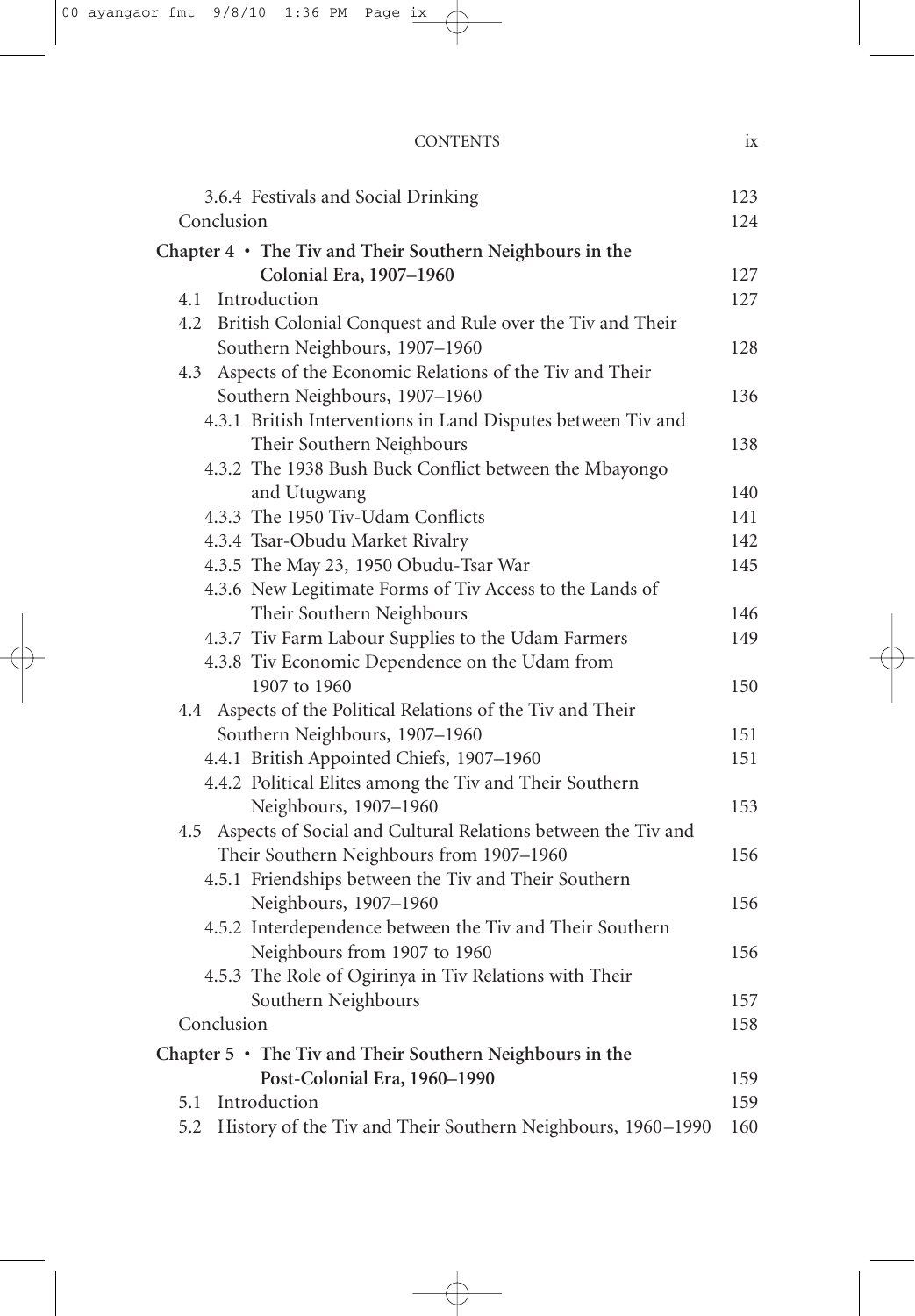#### x CONTENTS

| 5.2.1 Tiv Relations with Their Southern Neighbours in the       |     |
|-----------------------------------------------------------------|-----|
| First Republic, 1960-1966                                       | 160 |
| 5.2.2 The First Continuum of Military Administration,           |     |
| 1966-1979                                                       | 162 |
| 5.2.3 The Murtala/Obasanjo Regime, 1975-1979                    | 165 |
| 5.2.4 The Second Republic, 1979-1983                            | 167 |
| 5.2.5 The Second Military Regime, 1984-1990                     | 168 |
| 5.2.6 General Ibrahim B. Babangida's Regime, August 1985-1993   | 168 |
| 5.3 Aspects of Economic Relations between the Tiv and Their     |     |
| Southern Neighbours, 1960-1990                                  | 169 |
| 5.3.1 Tiv-Udam Joint Agricultural Activities, 1960-1990         | 170 |
| 5.3.2 Tiv Sale of Labour in the Northern Cross River State,     |     |
| 1960-1990                                                       | 172 |
| 5.3.3 Manufacture of Arts and Crafts among Tiv and Their        |     |
| Southern Neighbours, 1960-1990                                  | 173 |
| 5.3.4 The Tiv and Their Southern Neighbours' Markets,           |     |
| 1960-1990                                                       | 174 |
| 5.3.5 Land disputes between Tiv and Their Southern              |     |
| Neighbours: The 1985 Tsar-Obudu War                             | 176 |
| 5.4 Aspects of Political Relations between the Tiv and Their    |     |
| Southern Neighbours, 1960-1990                                  | 180 |
| 5.4.1 The Impact of National Political Events on the People     | 180 |
| 5.4.2 Political Elites among the Tiv and Their Southern         |     |
| Neighbours, 1960-1990                                           | 181 |
| Aspects of Social and Cultural Relations between the Tiv<br>5.5 |     |
| and Their Southern Neighbours, 1960-1990                        | 182 |
| 5.5.1 Friendships as an Organising Principle of Tiv Social      |     |
| and Cultural Relations with Their Southern Neighbours,          |     |
| 1960-1990                                                       | 182 |
| 5.5.2 Inter-Marriage between the Tiv and Their Southern         |     |
| Neighbours, 1960-1990                                           | 183 |
| 5.5.3 Ogirinya Performances and Implications on Tiv Relations   |     |
| with Their Southern Neighbours, 1960-1990                       | 185 |
| 5.5.4 Co-Habitation between the Southern Tiv and Their          |     |
| Southern Neighbours, 1960-1990                                  | 186 |
| Conclusion                                                      | 187 |
| Chapter 6 • Summary and Conclusion                              | 189 |
| Summary<br>6.1                                                  | 189 |
| Conclusion<br>6.2                                               | 198 |
| Main Contributions<br>6.3                                       | 198 |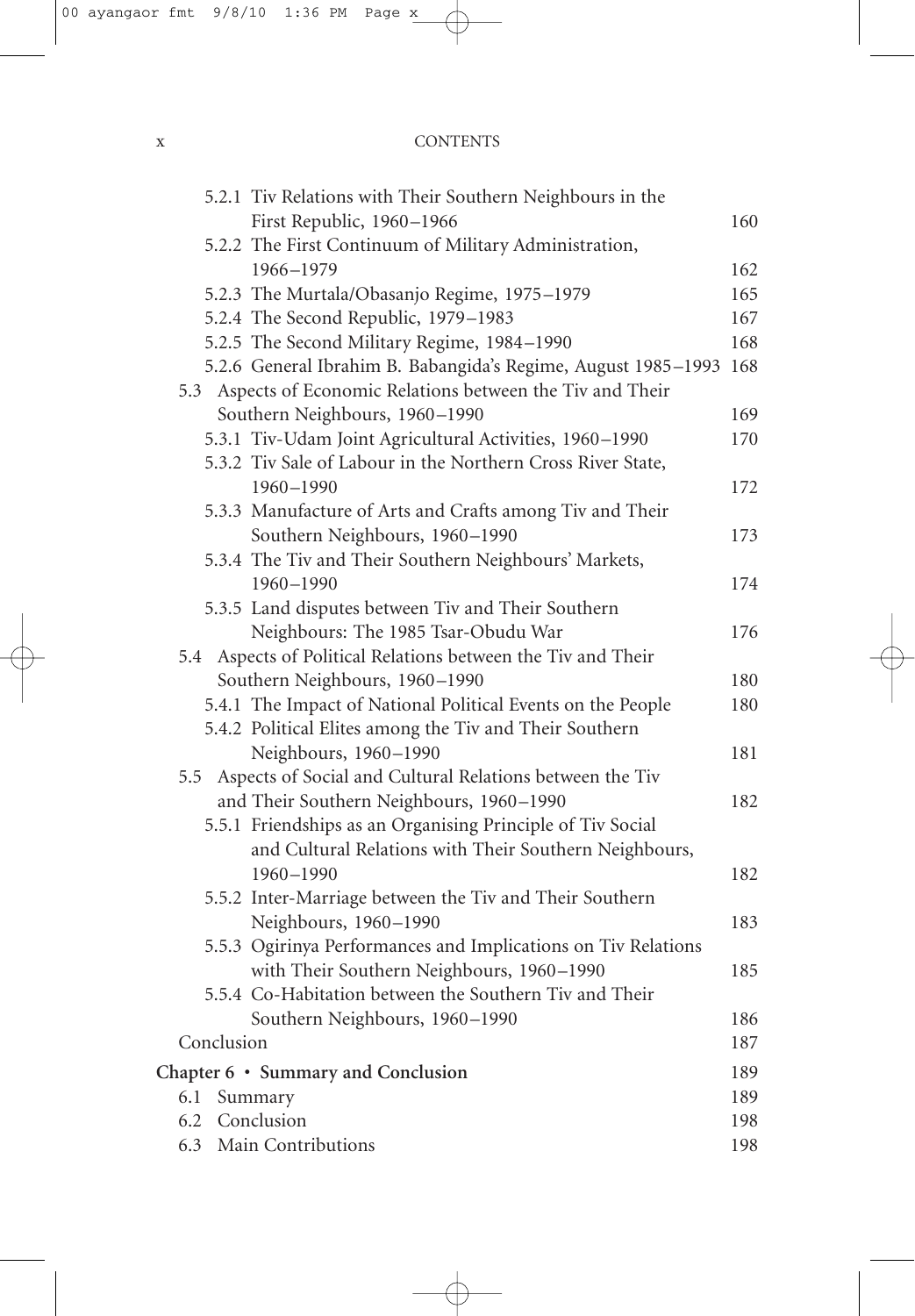| <b>Notes</b>                              | 201 |
|-------------------------------------------|-----|
| Chapter 1                                 | 201 |
| Chapter 2                                 | 205 |
| Chapter 3                                 | 211 |
| Chapter 4                                 | 219 |
| Chapter 5                                 | 223 |
| <b>Bibliography</b>                       | 229 |
| A. Unpublished Works                      | 229 |
| I. Oral Interviews                        | 229 |
| II. Archival Data                         | 229 |
| National Archives Enugu (NAE)             | 229 |
| National Archives Ibadan (NAI)            | 230 |
| National Archives Kaduna (NAK)            | 230 |
| III. Unpublished Theses and Dissertations | 231 |
| IV. Other Unpublished Papers              | 232 |
| Internet and Electronic Sources<br>V.     | 232 |
| B. Published Works                        | 233 |
| I. Books/Monographs                       | 233 |
| II. Articles                              | 239 |
| Index                                     | 249 |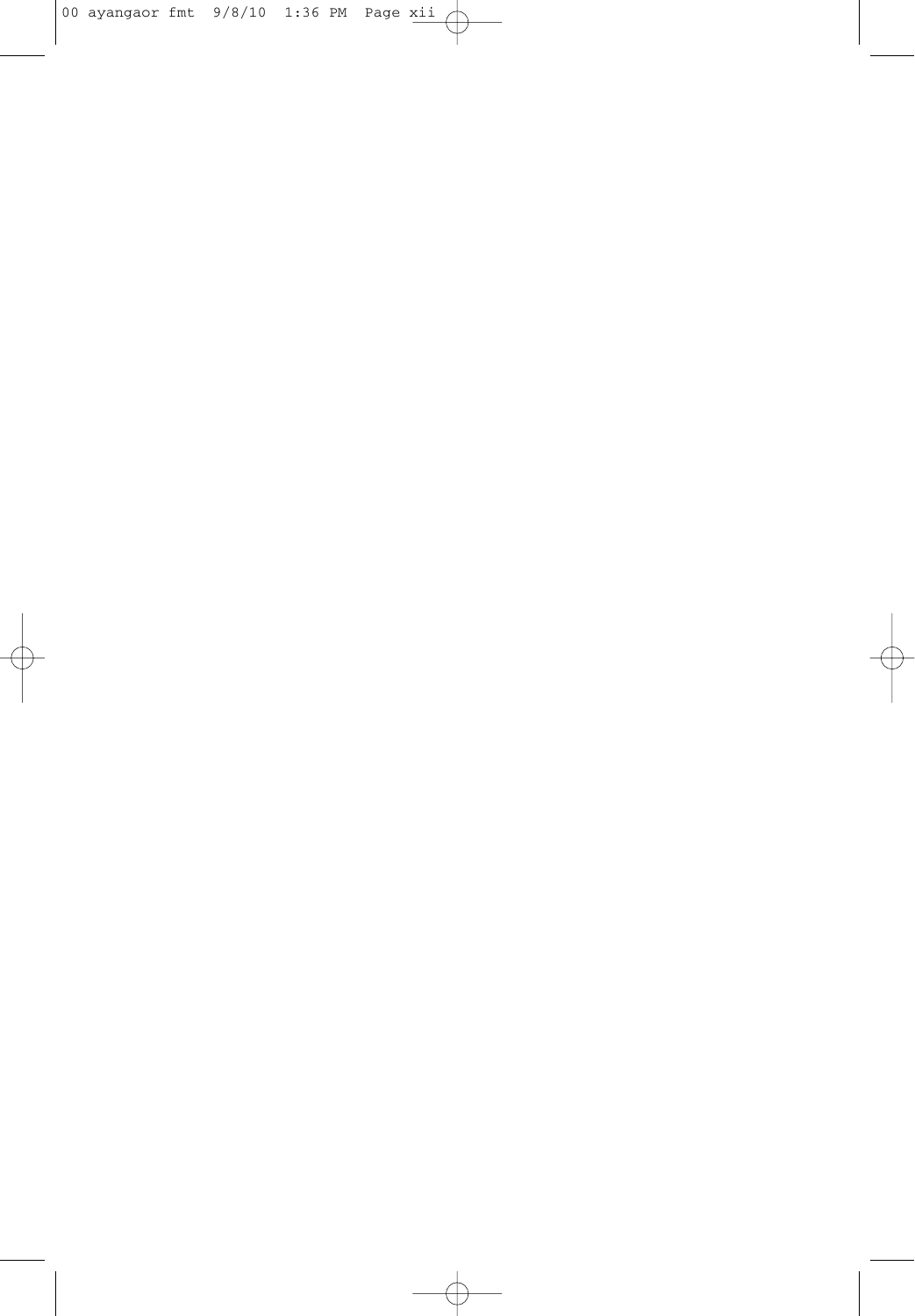## **Maps, Figures and Tables**

|          | Map 1. The 36 States/FCT of Nigeria                                                                             | 10  |
|----------|-----------------------------------------------------------------------------------------------------------------|-----|
|          | Map 2. The Cross River Basin                                                                                    | 76  |
|          | Map 3. Ethnic Groups and Local Government Areas in the<br>Study Area                                            | 103 |
|          | Figure 1. The Position of <i>Tivoid</i> Group within the Revised<br>Sub-Classification of Benue-Congo Languages | 95  |
| Table 1. | Average Annual Rainfall and Temperature from<br>Calabar to Gboko                                                | 78  |
|          | Table 2. The Names of Ethnic Groups in the Cross River Area                                                     | 81  |
|          | Table 3. List of Bendi Languages with Population Figures and<br>Dialects                                        | 94  |
|          | Table 4. The Three Mutually Exclusive Spheres of Exchange in<br><b>Tiv Society</b>                              | 107 |
| Table 5. | Five Day Market Cycle of Major Markets in the Study Area                                                        | 175 |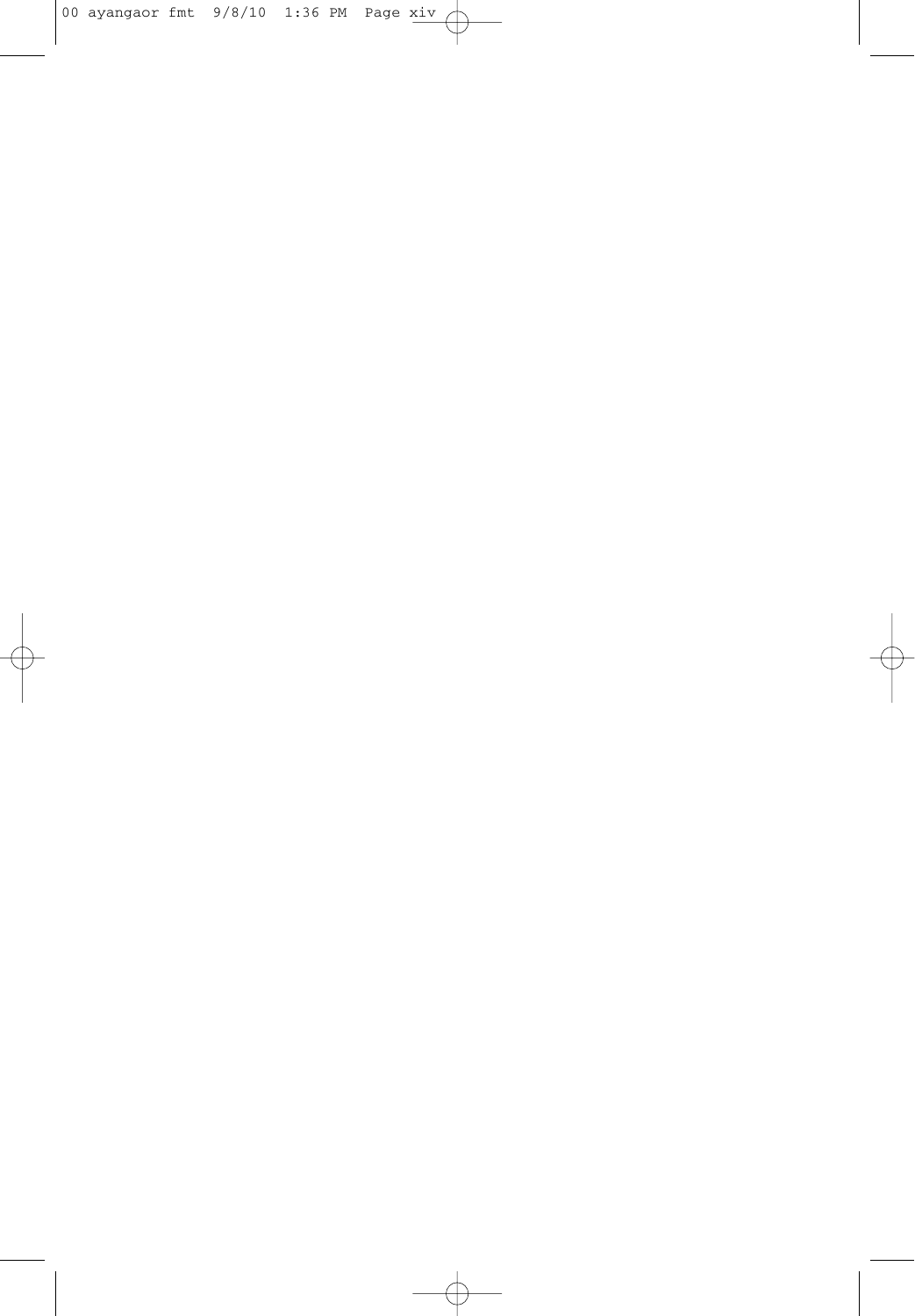### **Series Editor's Preface**

The *Carolina Academic Press African World Series*, inaugurated in 2010, offers significant new works in the field of African and Black World studies. The series provides scholarly and educational texts that can serve both as reference works and as readers in college classes.

Studies in the series are anchored in the existing humanistic and the social scientific traditions. Their goal, however, is the identification and elaboration of the strategic place of Africa and its Diaspora in a shifting global world. More specifically, the studies will address gaps and larger needs in the developing scholarship on Africa and the Black World.

The series intends to fill gaps in areas such as African politics, history, law, religion, culture, sociology, literature, philosophy, visual arts, art history, geography, language, health, and social welfare. Given the complex nature of Africa and its Diaspora, and the constantly shifting perspectives prompted by globalization, the series also meets a vital need for scholarship connecting knowledge with events and practices. Reflecting the fact that life in Africa continues to change, especially in the political arena, the series explores issues emanating from racial and ethnic identities, particularly those connected with the ongoing mobilization of ethnic minorities for inclusion and representation.

> Toyin Falola University of Texas at Austin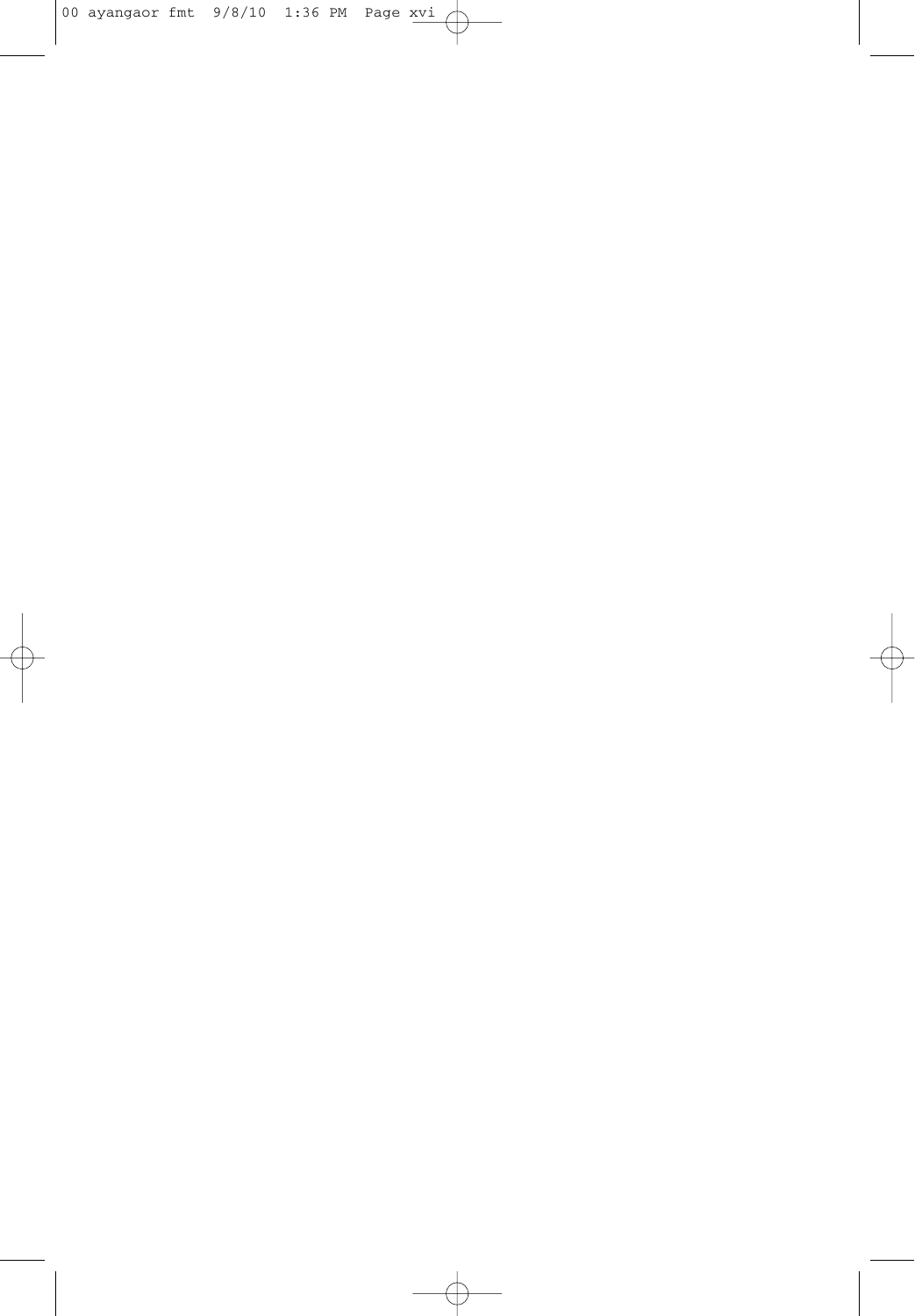### **Preface**

This book examines the nature of the relations between the Tiv of Benue State and their southern neighbours in the northern Cross River State, Nigeria, from 1890 to 1990 to determine whether it was acrimonious or harmonious and investigate the changing patterns of those relations. This study was carried out to reconstruct the history of their intergroup relations and from it discern what lessons can be learnt with a view to strengthening the more positive aspects of their relationship in the future. Because no such study had been undertaken on this topic, it was imperative to conduct interviews in the field, access unpublished, published, internet and electronic sources and to analyze critically the data from a multidisciplinary perspective. The study discovered that the relationship between the Tiv and their southern neighbours predated the eighteenth century, but was characterized by violence because of the Tiv arrival and forceful displacement of those they met in the Benue Valley. Some of the ethnic groups displaced from their settlements, as far as Gboko, are the Tiv's southern neighbours. In spite of an occasional war, the Tiv remained on good terms with them, intermarrying and borrowing various crops, production techniques, ideas and cultural practices including the *Ogirinya* dance and its headhunting practices. British rule stopped Tiv migration beyond the Benue-Cross River border and the land-hungry Tiv had to lease or seek the permission of their southern neighbours to cultivate farmlands there. In spite of their closeness, British rule placed them in two mutually exclusive ethnic administrative areas. The study also found that the Tiv largely retained their traditional/informal economic and social ties, which, in spite of normal changes in taste, are still maintained. The Tiv largely depend on their southern neighbours for their supplies of palm oil, kola nuts and assorted spices and condiments and, in return, sell grains and root crops to them. However, secretly hidden behind all this lay their sinister *Ogirinya* mutual headhunting practices, which as a result of the growing Christian recognition of the sanctity of human life, became intolerable to an increasing number of their people. The open and official acceptance that such killings triggered interethnic killings came only after the 1985 Tsar-Obudu War. With the official banning of *Ogirinya*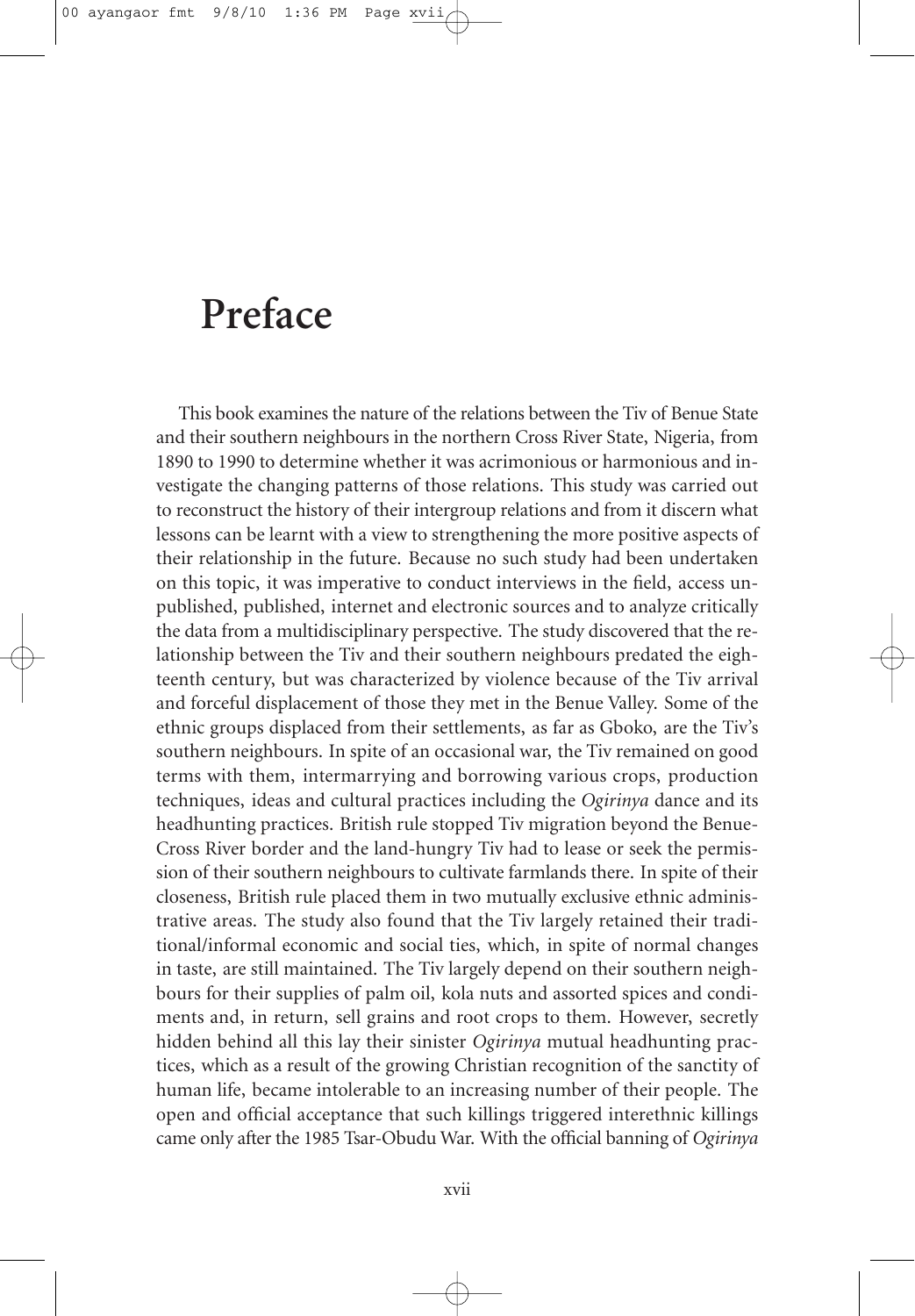practices and the formation of interethnic peace committees to monitor all activities along the border, far fewer interethnic clashes have taken place in the region. The major difference in Tiv relations with their southern neighbours, when compared with that of the Tiv and their neighbours in Taraba, Nasarawa and Plateau States, is the fact that there are no Tiv contests for chieftaincy, political office or the ownership of land. The most important lesson learnt in this study is that there is no intergroup dispute that cannot be resolved if both parties are ready and willing to honestly discuss their problems and jointly work on maintaining the peace.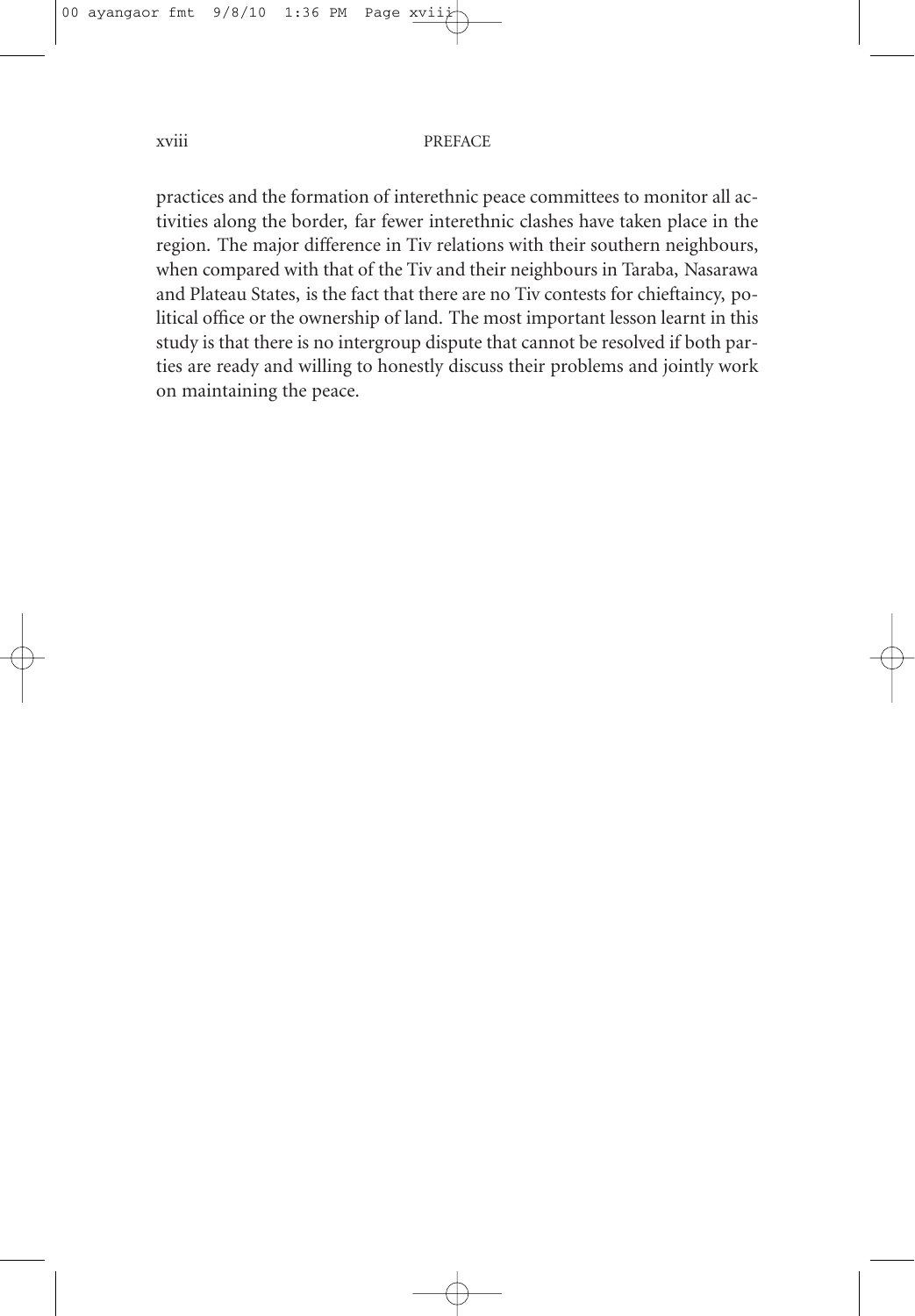### **Acknowledgments**

I acknowledge the tremendous assistance, encouragement and support that I received from the following: Associate Professor Mike O. Odey who supervised the thesis that led to this book. A friend and Head of Department, his patience and continuous encouragement at every stage of the research is deeply appreciated. Professor A. M. Adejo's allocation of a suitable office and a modest schedule of duty between 2007 and 2008 provided me with an atmosphere conducive to the completion of my book. Associate Professor O. O. Okpeh offered vital suggestions and relevant resource material. Professor S. I. Okita, a colleague since 1973, kept nudging me on, and was highly elated when he saw the first draft of my work. The late Dr. A.D. Igirgi never stopped making enquiries on the progress but did not live long enough to see it through to completion. Associate Professor T. A. Varvar made his library available at all times. Outside the Department of History, Associate Professor Okpaga Adagba, Dean, Faculty of Political Science, Professor Tar Adejir, Head of French and Linguistics, and Isaac Yongo and Mr. and Mrs. Du Sai have been particularly supportive. Mr. R. A. Naswem of the Federal College of Education allowed me to use his home and office as a research base at Obudu. The help of Mr. A. A. Ita, librarian at the Post Graduate Library of the University of Calabar, is also acknowledged. Benue State University's sponsorship and provision of internet services, all of which I am most grateful for, is key to the success of this book.